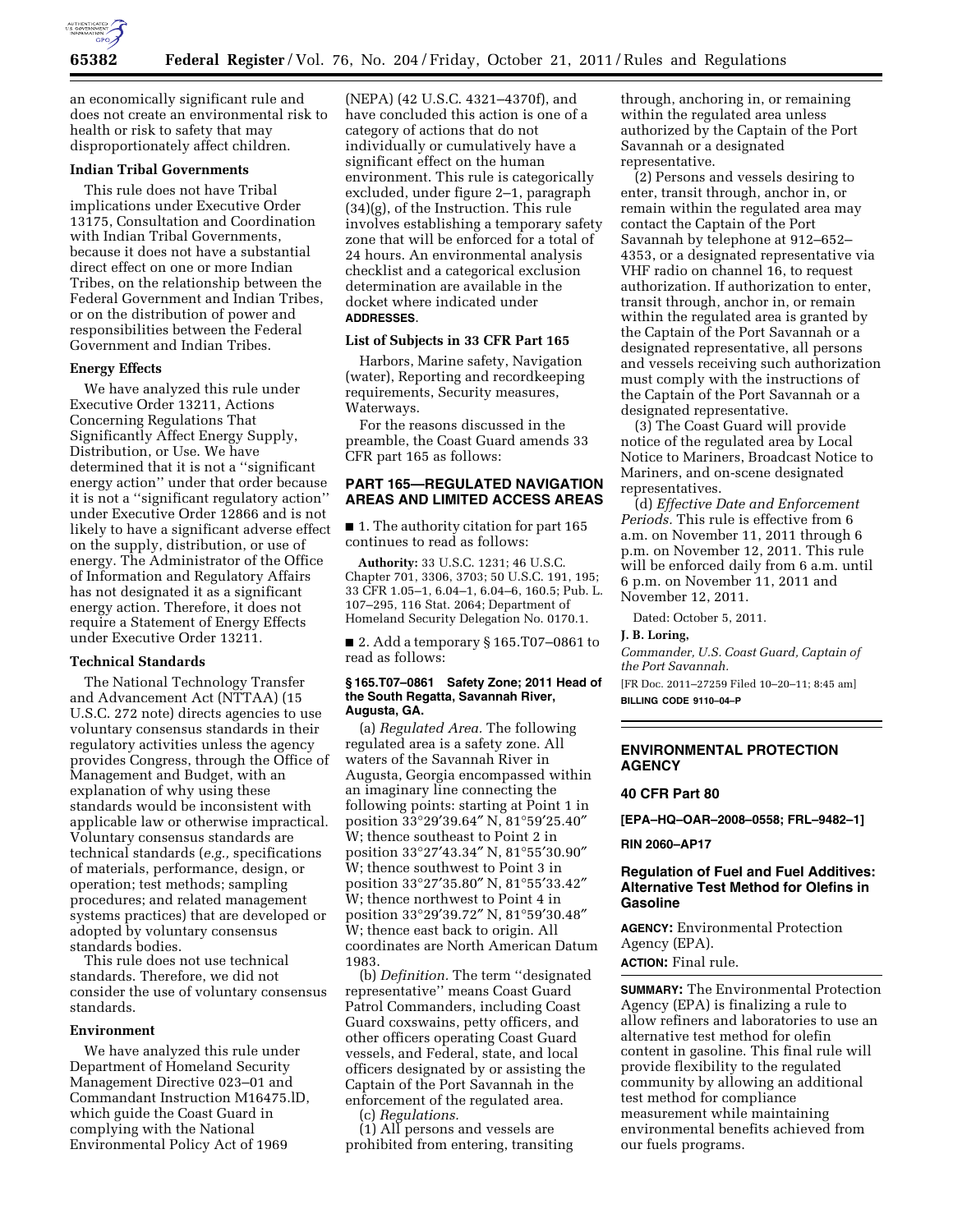**DATES:** This rule is effective November 21, 2011 without further notice. The incorporation by reference listed in this rule was approved by the Director of the Federal Register as of November 21, 2011.

**ADDRESSES:** EPA has established a docket for this action under Docket ID No. EPA–HQ–OAR–2008–0558. All documents in the docket are listed on the *<http://www.regulations.gov>*Web site. Although listed in the index, some information is not publicly available, *e.g.,* CBI or other information whose disclosure is restricted by statute. Certain other material, such as copyrighted material, will be publicly available only in hard copy. Publicly available docket materials are available either electronically in *[http://](http://www.regulations.gov)  [www.regulations.gov](http://www.regulations.gov)* or in hard copy at the Air Docket, EPA Headquarters Library, Mail Code: 2822T, EPA West Building, 1301 Constitution Ave., NW., Washington, DC. The Public Reading Room is open from 8:30 a.m. to 4:30 p.m., Monday through Friday, excluding holidays. The telephone number for the Public Reading Room is (202) 566–1742, and the facsimile number for the Air Docket is (202) 566–9744.

**FOR FURTHER INFORMATION CONTACT:** Joe Sopata, Chemist, Environmental Protection Agency, 1200 Pennsylvania Ave., NW. (6406J), Washington, DC 20460; *telephone number:* (202) 343– 9034; *fax number:* (202) 343–2801; *e-mail address: [sopata.joe@epa.gov.](mailto:sopata.joe@epa.gov)*  **SUPPLEMENTARY INFORMATION:** The

contents of today's preamble are listed

## in the following outline.

- I. General Information A. Does this action apply to me?
- II. Rule Change
- A. Alternative Test Method for Olefins in Gasoline
- III. Statutory and Executive Order Reviews A. Executive Order 12866: Regulatory Planning and Review
	- B. Paperwork Reduction Act
	- C. Regulatory Flexibility Act
	- D. Unfunded Mandates Reform Act of 1995 (UMRA)
	- E. Executive Order 13123: Federalism
	- F. Executive Order 13175: Consultation and Coordination With Indian Tribal Governments
	- G. Executive Order 13045: Protection of Children From Environmental Health and Safety Risks
	- H. Executive Order 13211: Actions Concerning Regulations That Significantly Affect Energy Supply, Distribution, or Use
	- I. National Technology Transfer Advancement Act

J. Executive Order 12898: Federal Actions To Address Environmental Justice and Minority Populations and Low-Income Populations

K. Congressional Review Act IV. Statutory Provisions and Legal Authority

## **I. General Information**

## *A. Does this action apply to me?*

Regulated categories and entities potentially affected by this final action include those involved with the production, importation, distribution, sale and storage of gasoline motor fuel.

The table below is not intended to be exhaustive, but rather provides a guide for readers regarding entities likely to be regulated by this proposed action. This table lists the types of entities that EPA is now aware could be potentially regulated by this proposed action. Other types of entities not listed in the table could also be regulated. To determine whether an entity is regulated by this proposed action, one should carefully examine the existing regulations in 40 CFR part 80. If you have questions regarding the applicability of this action to a particular entity, consult the person listed in the preceding **FOR FURTHER INFORMATION CONTACT** section.

| Category                         | NAICSs codes <sup>a</sup>         | SIC codes <sup>b</sup> | Examples of potentially regulated parties                                                                |
|----------------------------------|-----------------------------------|------------------------|----------------------------------------------------------------------------------------------------------|
| Industry<br>Industry<br>Industry | 324110<br>54138<br>422710, 422720 | 2911                   | Petroleum refiners.<br>8734   Testing Laboratories.<br>5171, 5172   Gasoline Marketers and Distributors. |

a North American Industry Classification System (NAICS).

**b Standard Industrial Classification (SIC) system code.** 

## **II. Rule Change**

## *A. Alternative Test Method for Olefins in Gasoline*

Refiners, importers and oxygenate blenders producing gasoline are required to test Reformulated Gasoline (RFG), and conventional gasoline (CG) for several fuel parameters including olefins. The test method for determining olefin content is specified at 40 CFR 80.46(b).

On January 31, 2011, EPA proposed to allow ASTM D6550–05 (SFC) as an alternative to the designated test method, ASTM D1319–03 $\epsilon$ <sup>1</sup> (FIA), for measuring olefin content of gasoline, provided the results are correlated to ASTM D1319–03 $\epsilon$ <sup>1</sup> using a site-specific correlation of FIA (volume percent) versus SFC (weight percent). The Agency also proposed that correlation be completed on a site-specific basis.<sup>1</sup> As discussed in the proposal, the

gasoline fuel set used to develop the correlation should span the range of olefin properties representative of that refinery's or importer's gasoline production. We also explained this gasoline fuel set would be analyzed by the test facility's laboratory using both ASTM D1319-03 $\epsilon$ <sup>1</sup> (also known as FIA, or the designated test method) and ASTM D6550–05. A resulting correlation equation would then be developed in terms of ASTM D1319– 03 $\epsilon$ <sup>1</sup> in volume percent and ASTM D6550–05 in weight percent. Thus, the applicable range of the resulting correlation from a facility's site specific correlation would be consistent with that specific facility's olefin content range.

In response to this proposed rule, EPA received five comments from the American Petroleum Institute (API), BP America Incorporated (BP), the National Petroleum and Refiners Association (NPRA), Western States Petroleum Association (WSPA), and Shell Oil

Products U.S. (SOPUS). All comments were in support of the proposal. API, NPRA, SOPUS and WSPA also provided additional comments. These additional comments have been summarized and our responses to them are in the Response to Comments Document that has been placed in the docket for this rulemaking (Docket ID Number EPA– HQ–OAR–2008–0558).

The EPA is finalizing a rule to allow ASTM D6550–05, as an alternative test method to measure the olefin content of gasoline, provided its test results are correlated to ASTM D1319–03 ε1 on a site specific basis.

## **III. Statutory and Executive Order Reviews**

## *A. Executive Order 12866: Regulatory Planning and Review*

This final rule is not a ''significant regulatory action'' under the terms of Executive Order (EO) 12866 (58 FR 51735, October 4, 1993) and is therefore not subject to review under the EO.

<sup>1</sup> 76 FR 5319, January 31, 2011.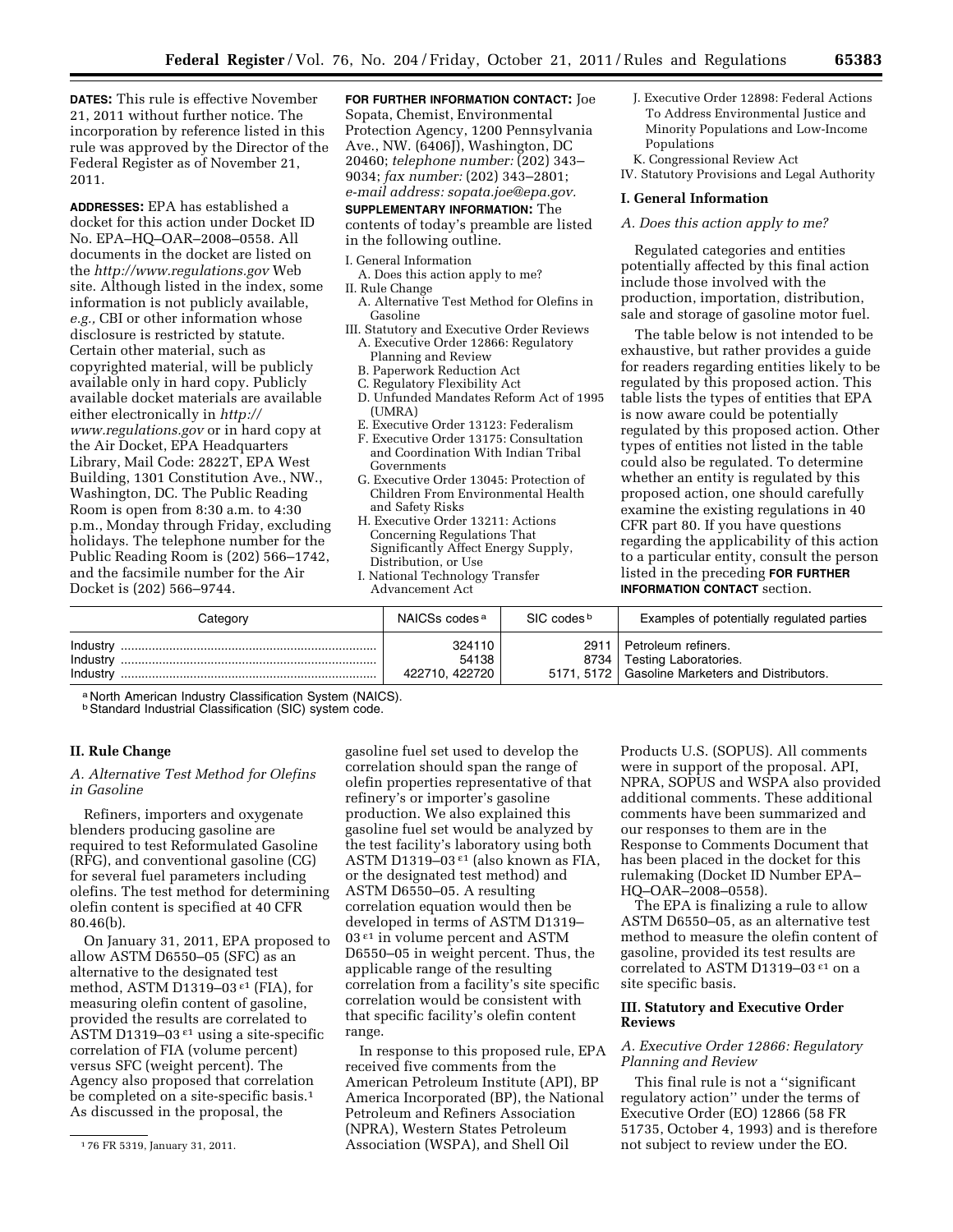#### *B. Paperwork Reduction Act*

This final rule does not impose any new information collection burden. However, the Office of Management and Budget (OMB), under the provisions of the Paperwork Reduction Act, 44 U.S.C. 3501 *et seq.,* has approved the information collection requirements contained in the final RFG and antidumping rulemaking and has assigned OMB control number 2060–0277. The OMB control numbers for EPA's regulations in 40 CFR are listed in 40 CFR part 9.

### *C. Regulatory Flexibility Act*

The Regulatory Flexibility Act (RFA) generally requires an agency to prepare a regulatory flexibility analysis of any rule subject to notice and comment rulemaking requirements under the Administrative Procedure Act or any other statute unless the agency certifies that the rule will not have a significant economic impact on a substantial number of small entities. Small entities include small businesses, small organizations, and small governmental jurisdictions.

For purposes of assessing the impacts of today's final rule on small entities, small entity is defined as: (1) A small business as defined by the Small Business Administrations' regulations at 13 CFR 121.201; (2) a small governmental jurisdiction that is a government of a city, county, town, school district or special district with a population of less than 50,000; and (3) a small organization that is any not-forprofit enterprise which is independently owned and operated and is not dominant in its field.

After considering the economic impacts of today's final rule on small entities, I certify that this action will not have a significant economic impact on a substantial number of small entities. In determining whether a rule has a significant economic impact on a substantial number of small entities, the impact of concern is any significant adverse economic impact on small entities, since the primary purpose of the regulatory flexibility analyses is to identify and address regulatory alternatives ''which minimize any significant economic impact of the rule on small entities.'' 5 U.S.C. 603 and 604. Thus an Agency may certify that a rule will not have a significant economic impact on a substantial number of small entities if the rule relieves regulatory burden, or otherwise has a positive economic effect on all of the small entities subject to the rule.

This final rule does not impose a regulatory burden on anyone, including small businesses. Instead, this final rule will have a positive impact by the allowance of ASTM D 6550–05 which will provide additional flexibility to the regulated community, including small businesses, in meeting olefins in gasoline testing requirements. We have therefore concluded that today's final rule will relieve regulatory burden for all effected small entities.

#### *D. Unfunded Mandates Reform Act of 1995 (UMRA)*

Title II of the Unfunded Mandates Reform Act of 1995 (UMRA), 2 U.S.C. 1531–1538, requires Federal agencies, unless otherwise prohibited by law, to assess the effects of their regulatory actions on State, local, and tribal governments and the private sector. Federal agencies must also develop a plan to provide notice to small governments to have meaningful and timely input in the development of EPA regulatory rules with significant Federal intergovernmental mandates and must inform, educate, and advise small governments on compliance with the regulatory requirements.

This final rule does not contain a Federal mandate that may result in expenditures of \$100 million or more for State, local, and tribal governments, in the aggregate, or the private sector in any one year. The allowance of ASTM D 6550–05 will provide additional flexibility to the regulated community in meeting olefins in gasoline testing requirements. Thus, this rule is not subject to the requirements of sections 202 and 205 of the UMRA. This action is also not subject to the requirements of section 203 of UMRA because it contains no regulatory requirements that might significantly or uniquely affect small governments.

### *E. Executive Order 13132: Federalism*

Executive Order 13132, entitled ''Federalism'' (64 FR 43255, August 10, 1999), requires EPA to develop an accountable process to ensure ''meaningful and timely input by State and local officials in the development of regulatory policies that have federalism implications.'' ''Policies that have federalism implications'' is defined in the Executive Order to include regulations that have ''substantial direct effects on the States, on the relationship between the national government and the States, or on the distribution of power and responsibilities among the various levels of government.''

This final rule does not have federalism implications. It will not have substantial direct effects on the States, on the relationship between the national government and the States, or on the

distribution of power and responsibilities among the various levels of government, as specified in Executive Order 13132. The allowance of ASTM D 6550–05 will provide additional flexibility to the regulated community in meeting olefins in gasoline testing requirements. Thus, Executive Order 13132 does not apply to this final rule.

## *F. Executive Order 13175: Consultation and Coordination With Indian Tribal Governments*

This action does not have tribal implications, as specified in Executive Order 13175 (65 FR 67249, November 6, 2000). This action applies to gasoline refiners, blenders and importers that supply gasoline. The allowance of ASTM D6500–05 will provide additional flexibility to the regulated community in meeting olefins in gasoline testing requirements. Thus, Executive Order 13175 does not apply to this action.

## *G. Executive Order 13045: Protection of Children From Environmental Health and Safety Risk*

EPA interprets EO 13045 (62 FR 19885, April 23, 1997) as applying only to those regulatory actions that concern health or safety risks, such that the analysis required under section 5–501 of the Executive Order has the potential to influence the regulation. This action is not subject to Executive Order 13045 because it does not establish an environmental standard intended to mitigate health or safety risks.

## *H. Executive Order 13211: Actions Concerning Regulations That Significantly Affect Energy Supply, Distribution, or Use*

This action is not subject to Executive Order 13211(66 FR 18355 (May 22, 2001)) because it is not a significant regulatory action under Executive Order 12866.

#### *I. National Technology Transfer Advancement Act*

Section 12(d) of the National Technology Transfer and Advancement Act of 1995 (''NTTAA''), Public Law 104–113, section 12(d) (15 U.S.C. 272 note) directs EPA to use voluntary consensus standards in its regulatory activities unless to do so would be inconsistent with applicable law or otherwise impractical. Voluntary consensus standards are technical standards (e.g., materials specifications, test methods, sampling procedures, and business practices) that are developed or adopted by voluntary consensus standards bodies. The NTTAA directs